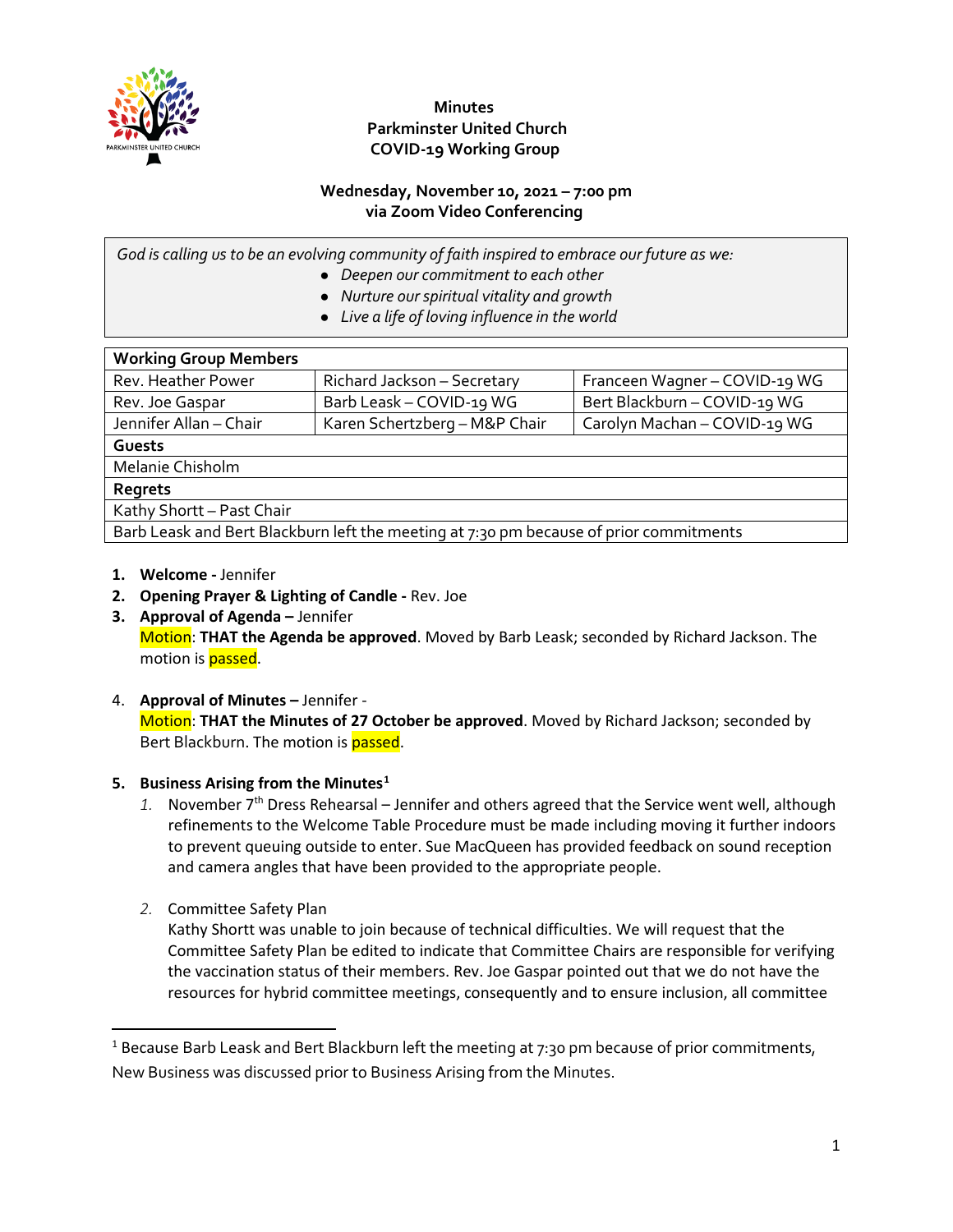

# **Minutes Parkminster United Church COVID-19 Working Group**

members must either agree to meet in person or by remote video conferencing. Furthermore, windows should be open to provide ventilation if meeting in the Church and there should be no meetings in the chapel because of lack of windows there. Melanie Chisholm requested that committee chairs book their meetings through her (if using the church Zoom or the church itself) to avoid conflicts in booking meeting space. Therefore, she wishes to reclaim the meeting calendar for this purpose. The Rev. Heather Power noted that those attending in-person meetings must be masked. Melanie Chisholm remarked that, if callers wished to meet at the Church, we are not yet ready to host such meetings.

Action: Jennifer is to discuss with Kathy amending the Committee Safety Plan as noted above.

3. Renters and church group safety plans (i.e., 7th Girl Guide unit) – This Safety Plan has not yet been received, consequently discussion of this Safety Plan is postponed.

#### 6. **New Business**

- *1.* Protocols for staff checking vaccination status Allen Switzer or Melanie Chisholm will initial entry form for visitors arriving when the Welcome Table is not active, i.e., after hours. It was agreed that there shall be no entry without proof of vaccination or a medical doctor's note.
- *2.* Kitchen use inquiries

It was determined at the last Council meeting to wait until January to reconsider coffee hour and in-person CE programming. Barb Leask noted that the concern with COVID-19 transmission arises during eating and not cooking.

Two groups wish to return to use the Church's kitchen:

- i. Waterloo Regional Downs Syndrome Society Pre-COVID, rented our kitchen on a regular basis to teach young people how to cook and then ate their meal together. They may want to return in January depending on our COVID protocols.
- ii. ACCKWA Cooking Circle Hold a monthly cooking circle where they meet midmorning and prepare a meal in our kitchen and eat it together in the gym. They would like to return soon as all of their members are fully vaccinated and are eager to be together.

Motion: **THAT the Waterloo Regional Downs Syndrome Society and the ACCKWA Cooking Circle be allowed to cook in the Church's kitchen but will not be allowed to eat at the Church**. Moved by Barb Leask; seconded by Carolyn Machan. The motion is passed.

*3.* Negative PCR or rapid tests for unvaccinated congregants or visitors

Following the receipt of a question from the teacher of ALIUD school, it was unanimously concluded that no test is a satisfactory replacement for double vaccination (or a medical doctor's note of exemption).

Motion: **THAT the use of any rapid or PCR test for COVID-19 is not a substitute for immunization by vaccination to enter the church and will not be allowed as criteria to enter the church**. Moved by Carolyn Machan; seconded by Bert Blackburn. The motion is passed.